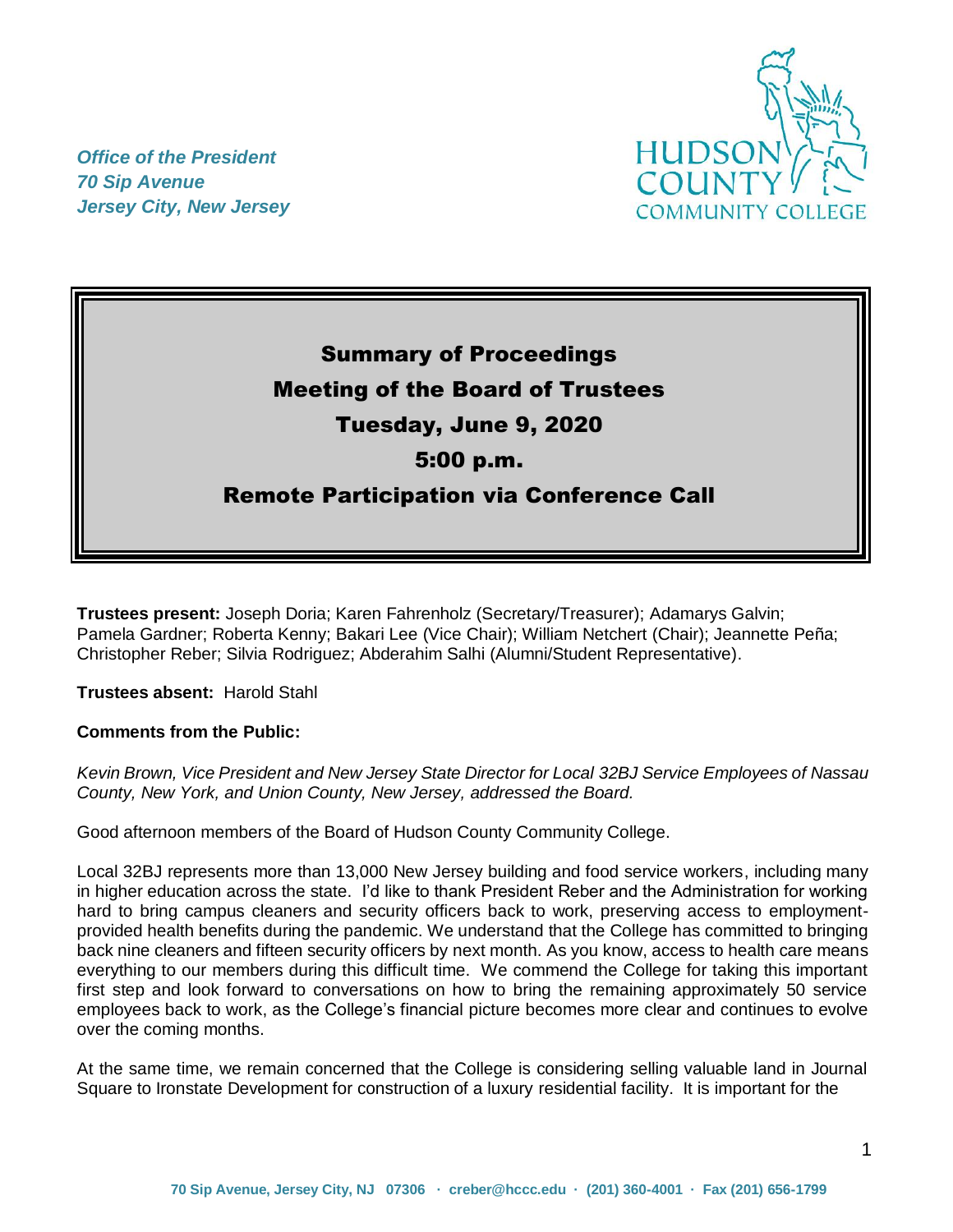College and the trustees to know that many doorpersons at Ironstate buildings lack health insurance even as they risk their own health to help keep Hudson County residents safe during COVID 19 by providing cleaning services, accepting packages and deliveries. These doorpersons are employed by a division of a company called Planned Companies, which is a contractor with a long history of wage theft and labor violations. If Ironstate were to continue its plans with the Journal Square site, then the project would only bring more poverty service jobs to the area.

Doorpersons and Planned Companies are members of the same immigrant and minority communities that the College aims to serve. The majority of persons who work in Hudson County, live in Hudson County. The College tries to provide quality education opportunities to these workers' children, while at the same time denying the parents health care rights and thereby depriving families of economic stability. Here the College appears to be working at cross purposes with its mission. Now is the time, while the College is still in the early process of selling the Journal Square land, to examine the Ironstate track record and take some steps to ensure the College's land is used to promote economic opportunity for Hudson County residents, not poverty jobs.

On behalf of the subcontractor's workers of Ironstate Development buildings, we urge the College to seek other developers for the Journal Square site, unless Ironstate Development reaches a firm commitment for responsible contracting and good wages and benefits for the service workers of Hudson County.

Lastly, I just want to thank the College. We continue to use the College for our training fund purposes and we contract through the Consortium of Community Colleges for Hudson County Community College. It has been a great partnership for more than a decade. We really value the College both for our members who take classes there as well as so many of our members' children who attend the College, and it is a great college. Thank you so much for your time.

#### *Vice Chair Trustee Lee addressed Kevin Brown regarding his comments.*

Mr. Brown, I would like to challenge the following comment you just made: "The College tries to provide quality education opportunities to these workers' children, while at the same time denying the parents health care rights and thereby depriving families of economic stability. Here the College appears to be working at cross purposes with its mission."

I think it is fair to say that the people you represent and the people the Board and the College serve are not at cross purposes. Often the manner in which you present the issues that you would like to bring to the Board are unsavory and unpalatable. The substance of the points that you made can resonate ideologically. I don't know if they substantively are correct because I don't have the facts or the information in front of me. But, the manner in which you present them, specifically stating that the College is responsible for denying those parents health care, is inaccurate. When questioned, you acknowledge that there are layers there. There is a far better way for you to go about presenting your concerns in a manner that is collaborative and collegial.

#### *Kevin Brown responded to Vice Chair Lee's comments.*

I really appreciate, Mr. Lee, your comments. I agree, for the most part, on the things that we want to achieve for Hudson County parents and their children. I am sure we can figure out how to do this work together. If I offended anyone, that was certainly not my intention. I just want the best for these workers.

*Chairman Netchert thanked Vice Chair Lee and Kevin Brown for their comments.*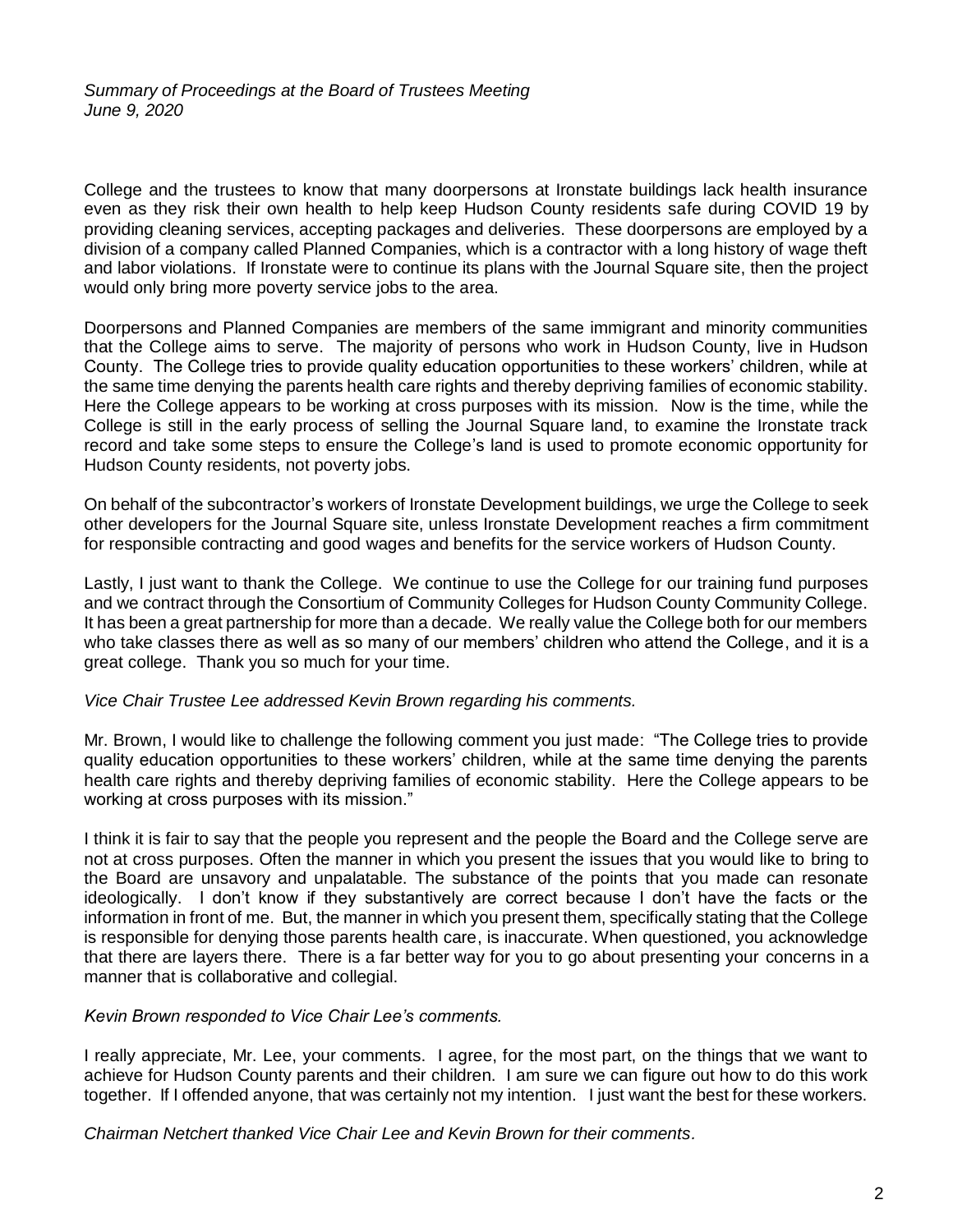*Summary of Proceedings at the Board of Trustees Meeting June 9, 2020*

### **Awards, Recognitions and Special Reports**

1. *President's Report*

*President Reber offered the following remarks.*

Good evening Trustees, colleagues and guests.

All of us are deeply saddened by the recent, tragic murder of George Floyd, followed by civil unrest and violence in cities and neighborhoods across our nation.

Please join me in a moment of silence for all victims of racism, bigotry, intolerance, and violence.

#### *Moment of Silence*

Thank you.

As I shared in last week's *Green Memo*, our College community held a special Town Hall Meeting last Thursday to discuss the George Floyd tragedy, long-standing racism and other acts of intolerance, and civil unrest. There was an outpouring of thoughts, feelings, and ideas from many students, faculty, and staff. Clearly, there is a need for continued dialogue and action. We also greatly appreciated Trustee Pamela Gardner's attendance and participation in the Town Hall.

Following this well-attended Town Hall, members of our President's Advisory Council on Diversity, Equity and Inclusion (PACDEI) met to discuss how our HCCC community can promote and act upon our shared commitment to confronting racism, injustice and inequities. PACDEI is promoting already existing discussion platforms at HCCC, which are entitled *Same Same Different; Wanna Talk About It?; What's Up*; and *The Student Corner.*

PACDEI will also be holding two open forums to gain additional input from the college community on such items as how to include content related to diversity, equity and inclusion in our course curricula; how to create or strengthen partnerships between academic divisions and the community, including law enforcement and the criminal justice system; and how to provide the College community with information related to public discourse, policy making and legislative action. The forums will offer continued opportunities for discussion and planning in support of our students, faculty and staff.

I thank President's Advisory Council on Diversity, Equity, and Inclusion co-chairs, Lilisa Williams and Yeurys Pujols, and all members of PACDEI and our larger College community for their openness and participation in these discussions, and the development of constructive activities and action plans in support of our educational mission.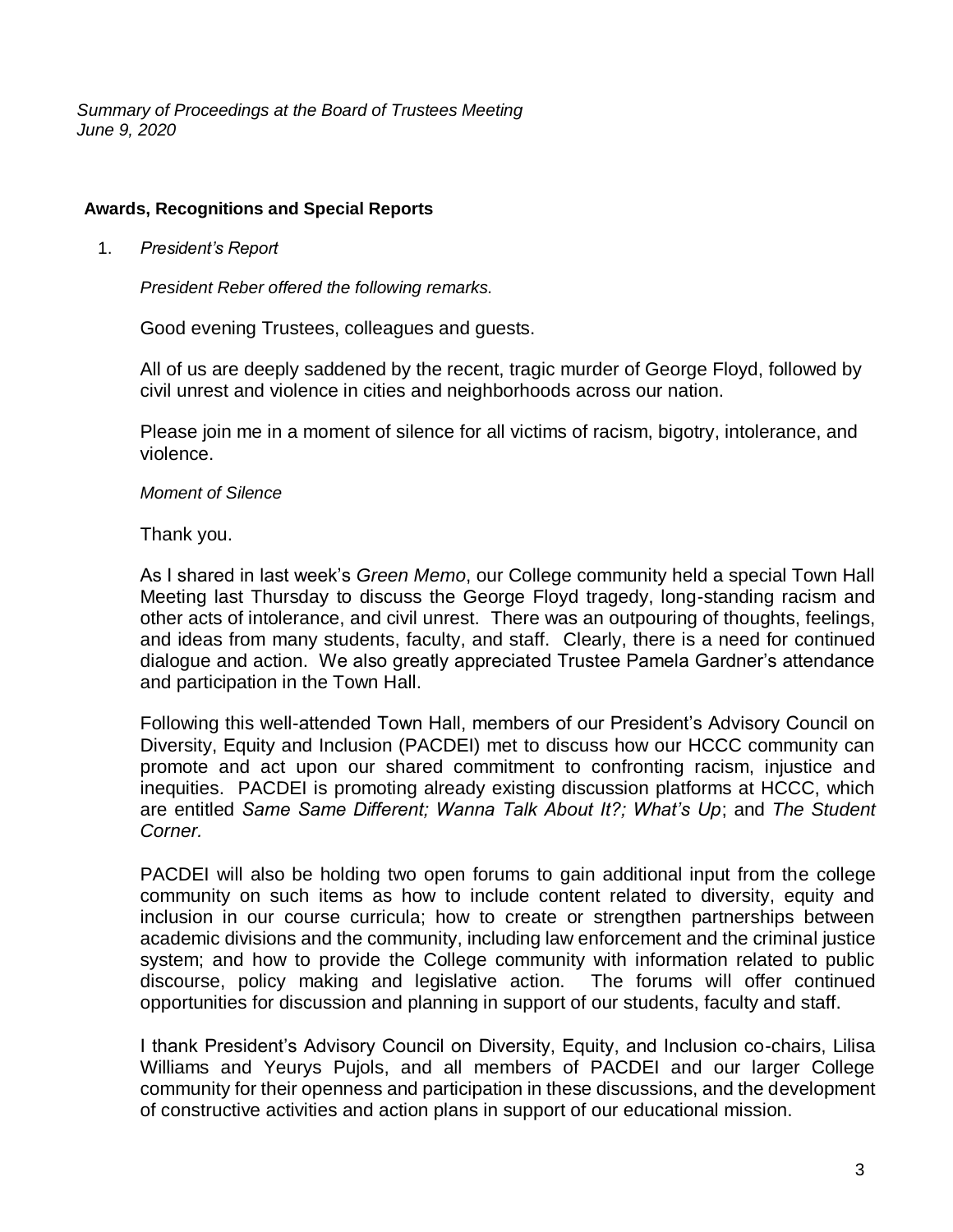Together, we continue to make progress in navigating the challenges of the pandemic with a focus on supporting our students, employees, and community in all of our plans and decisions.

I have asked Return to Campus Task Force co-chairs, Lisa Dougherty and Heather DeVries, to share an update on the work of our Return to Campus Task Force.

*Lisa Dougherty offered the following remarks.*

Good evening Trustees, faculty, staff and students.

The Return to Campus Task Force has been meeting every Monday since its inception in order to develop recommendations and processes for our eventual return to campus operations, once we are given the approval by state and health care officials.

As was communicated by President Reber to the college community on Monday, June  $1<sup>st</sup>$ , we are planning to offer most fall courses either online or remotely, while continuing to improve the quality of the online experience for everyone. We are also planning a focused offering of hybrid face-toface instruction in areas such as nursing/health sciences, STEM, culinary, and in other lab courses. These hybrid courses would be offered using safety measures such as social distancing as recommended by the health care community.

Now that we have made that decision, it will be extremely important to communicate the differences in these modalities to students. To assist with this, we have developed a landing page at [www.hccc.edu/returntocampus](http://www.hccc.edu/returntocampus) with information on these modalities. We are also updating our Chat Bot, Libby, to answer questions regarding course delivery and developing an infographic flyer to distribute widely to faculty, staff and students.

Once we are given the go ahead from state and health care officials, we will begin to move highpriority student support services back to campus, while planning for social distancing and other safety measures. These services include the libraries, open computer labs, the testing center, and registration activities.

To focus our work, the task force has divided into 5 sub-groups.

Now, I will turn it over to Heather DeVries to update you on the work of our sub-groups.

*Heather DeVries offered the following remarks.*

Good evening, Trustees,

As Lisa noted, the RTC has created five working groups in order to most effectively conduct its work. Each working group has a specific area of focus. I'm pleased to share with you a brief summary of each working group's progress-to-date.

o The Academic Affairs/Teaching & Learning Working Group continues to work with and through the Academic Divisions to adjust fall course offerings so the schedule accurately reflects the modality through which each course section will be delivered. This working group is also exploring various professional development opportunities for faculty.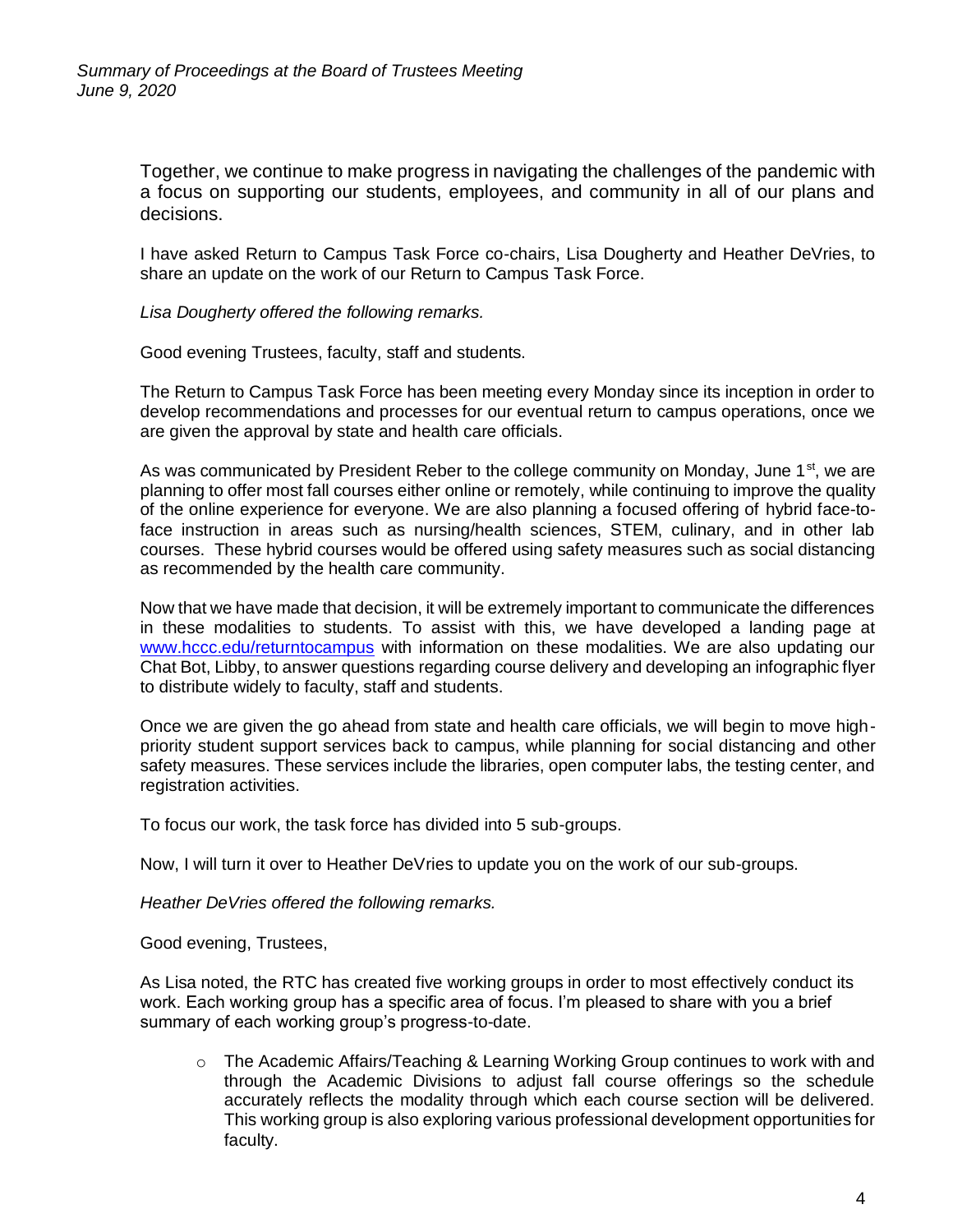- $\circ$  The Campus Life & Student Support Services Working Group is identifying high-priority student support services for when migration back to campus is permitted. These highpriority services include the HCCC libraries and computer labs as well as in-person services such as registration, financial aid, bursar, and testing.
- $\circ$  The Health & Safety Working Group is keeping the RTC Task Force apprised of the status of COVID-19 in Hudson County as well as treatment and vaccine development. This group is also working on recommendations regarding personal protective equipment (PPE) needs and other important health and safety protocols.
- $\circ$  The Human Resources Working Group is developing policy and procedure recommendations and providing educational materials to the campus community regarding those policies.
- $\circ$  The Space & Facilities Working Group is identifying the capacity of classrooms and open spaces based on current social distancing guidelines. This group is also working closely with HCCC's Purchasing Department to procure essential items such as hand sanitizers, cleaning supplies, and masks.

Lisa and I are grateful to all of the members of the RTC Task Force for their dedication and expertise.

Thank you for your time this evening, Trustees.

*President Reber resumed his remarks.*

Thank you, Lisa, Heather, and all members of the Return to Campus Task Force, for your strong leadership and planning.

This evening's agenda includes the proposed Fiscal Year 2021 budget. This budget represents diligent planning to reduce expenses and manage a constantly changing financial environment related to the pandemic.

Very importantly, the budget has been developed around planning principles that we have shared and discussed College-wide for the past several months. These principles include:

Reducing administrative and operating expenses in all areas of the College, including a Hiring Freeze, Travel Freeze, and Non-Essential Spending Freeze;

Keeping employees whole to the fullest extent possible, which is also a principle of the United States Department of Education in the CARES Act funding guidelines;

Honoring all contract provisions with internal unions, confidential staff, and external service providers;

Ensuring that financial measures taken do not have a negative impact on enrollment;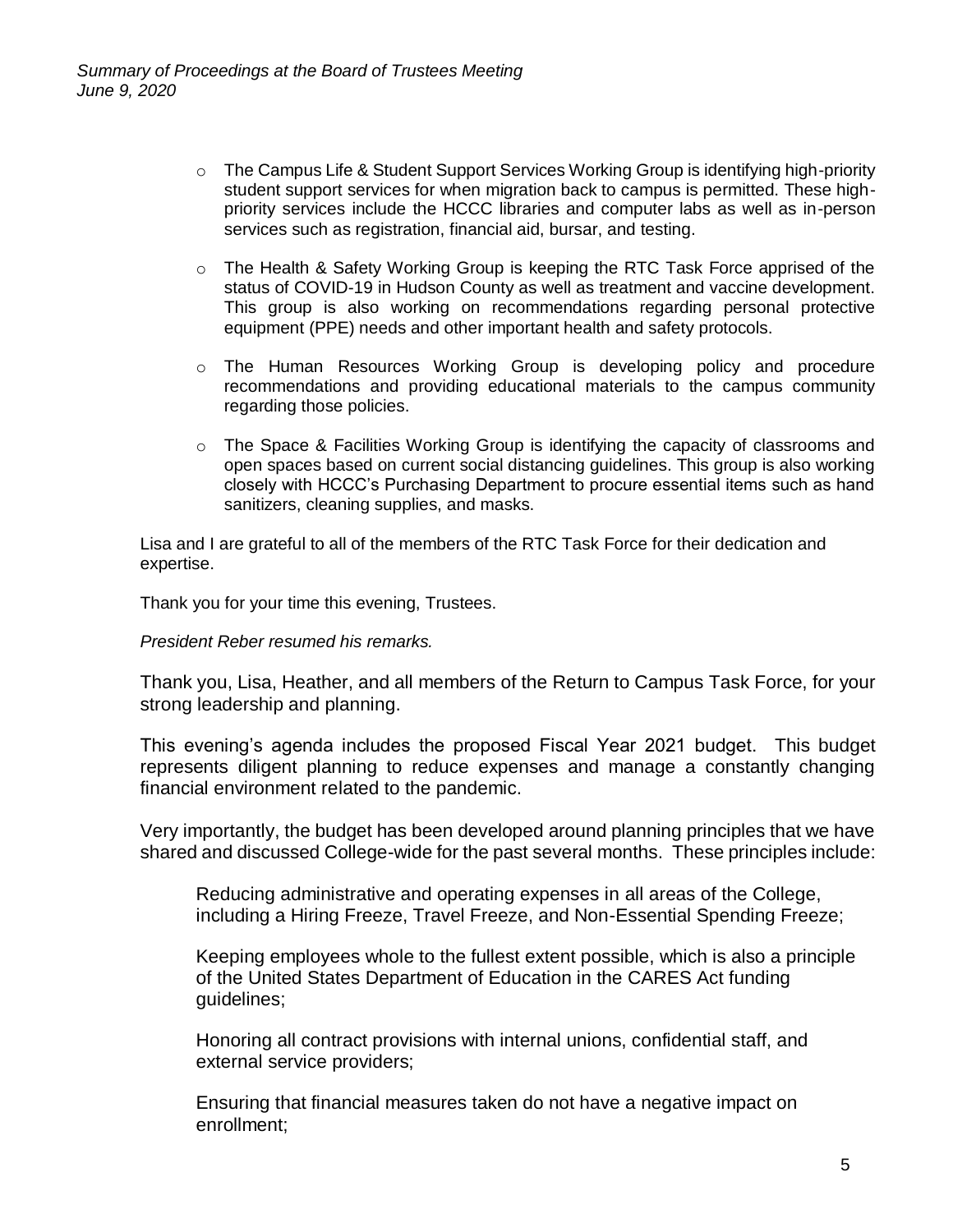Applying CARES Act and other special revenues available to help address pandemic-related expenditure increases and revenue shortfalls; and,

Advocating an increase in FY 2021 Hudson County appropriation.

I thank our Trustee Executive Committee; Finance Committee; Personnel Committee; Cabinet, with a special thanks to Vice President Veronica Zeichner and her team; All College Council; professional associations; and, very notably, County Executive Tom DeGise and the Hudson County Board of Chosen Freeholders. Through the counsel, guidance, and support of all of these community members, we have developed a budget that is balanced, while adhering to conservative financial projections and assumptions.

This evening we thank several of our long-serving colleagues, and several newer colleagues, who are undertaking new or changed responsibilities to support our students and our College.

I have asked Executive Vice President and Provost, Dr. Eric Friedman, to offer remarks about these colleagues.

*Dr. Friedman offered the following remarks.*

Thank you, President Reber. Good Evening Trustees, students, faculty and staff.

Thank you for this opportunity to offer comments and acknowledgements about a few of our colleagues.

First, I would like to recognize Phil Cafasso, who will be returning to the faculty after three years of serving as the Associate Dean of Humanities and Social Sciences. Phil served as Associate Dean at my request and brought stability, increased morale, and the launch of new programs in areas such as Addictions Counseling and Homeland Security. We look forward to working with Phil as he splits his teaching between Culinary Arts labs and his beloved "Food and Culture" class.

I would like to thank Joseph Caniglia for his passionate service as Interim Associate Dean of English and ESL over the last year as we have moved forward with several initiatives including the review of our Developmental English program and our mission critical ESL program. I am sure we will be hearing from him in this venue as he continues his work with the Model UN Program and other student success initiatives. Thank you, Joseph.

I would also like to acknowledge Linda Schultz Whitlock, who retired from HCCC last month after serving as the Director of our Practical Nursing program. Under her leadership, the PN program saw very high retention and student success rates. We offer Linda all of our best wishes upon her retirement.

We welcome Geraldine Kiefer Necklen as the TFT Director of the Practical Nursing Program. Previously, Ms. Necklen worked at Care Point Health and is currently pursuing a Ph.D. in Nursing at Rutgers University.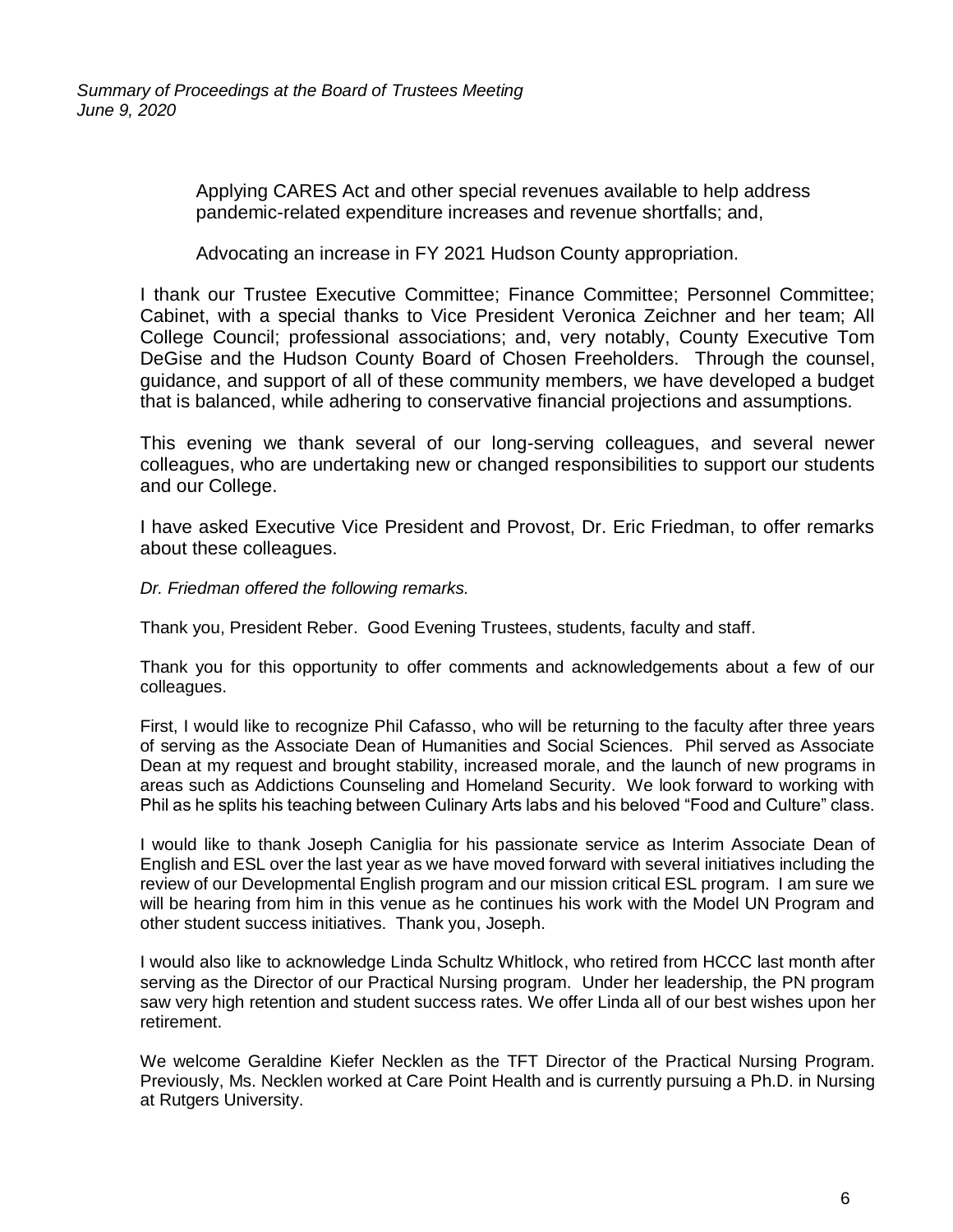I would like to welcome Jacquelyn "Jackie" Safont as permanent Director of Accessibility Services. Jackie was previously a TFT and came to us after 19 years with William Paterson University. Of special note, she holds a Juris Doctorate from Syracuse University. She is a welcomed addition to our team.

Alison Wakefield joins the administration coming from the HCCC faculty to fill the Interim Associate Dean of Humanities and Social Sciences role. Alison is part of the Professional Association leadership team and has recently earned an Ed.D. in Educational Leadership, Management, and Policy.

Jenny Bobea will be transitioning on July 1<sup>st</sup> from her role as Lecturer and Coordinator of HCCC's Honors Program to Associate Dean for English and ESL. She has been with the College for a decade, working in the ESL Department and also serving as the Transitional Program Coordinator. She holds a B.A. in English and an M.A. in Modern European Language; she is currently pursuing an Ed.D. in Community College Leadership at NJCU.

As leader of the English and ESL Division, Jennie will be greeting our most recent tenure awardee, Kathryn Buckley, who is on today's agenda to earn tenure as an Assistant Professor of English. Congratulations, Kathryn.

#### *President Reber resumed his remarks.*

Thanks so much, Eric, and many thanks to our valued colleagues.

Finally, I am delighted to share that our graduating students have selected Koral Booth as the 2021 Alumni Representative to the Board of Trustees. She will succeed Abderahim Salhi in November, who is doing such a fine job as this year's Alumni Representative.

As you are aware, Koral's scholarship and leadership have been exemplary. She served as a Peer Leader; co-founded the College's "Later in Life" Club; and is a member of the National Society for Leadership and Success; Sigma Kappa Delta, the National English Honor Society; and many other organizations.

Koral was the recipient of the Community College Opportunity Grant and helped advocate support for community colleges locally and in Trenton. Her picture appears on Hudson County buses in promotion of Hudson County Community College. Koral's oldest of four boys, Atrell, is also an HCCC student.

Koral graduated last month with a degree in Liberal Arts-English and is pursuing her bachelor degree in communication, with a full scholarship, at Saint Peter's University beginning this fall. She then plans to pursue a master's degree in Higher Education Leadership.

Congratulations, Koral! We look forward to your service on our Board next year.

Trustees, this concludes my remarks.

As always, I would be happy to entertain questions or comments.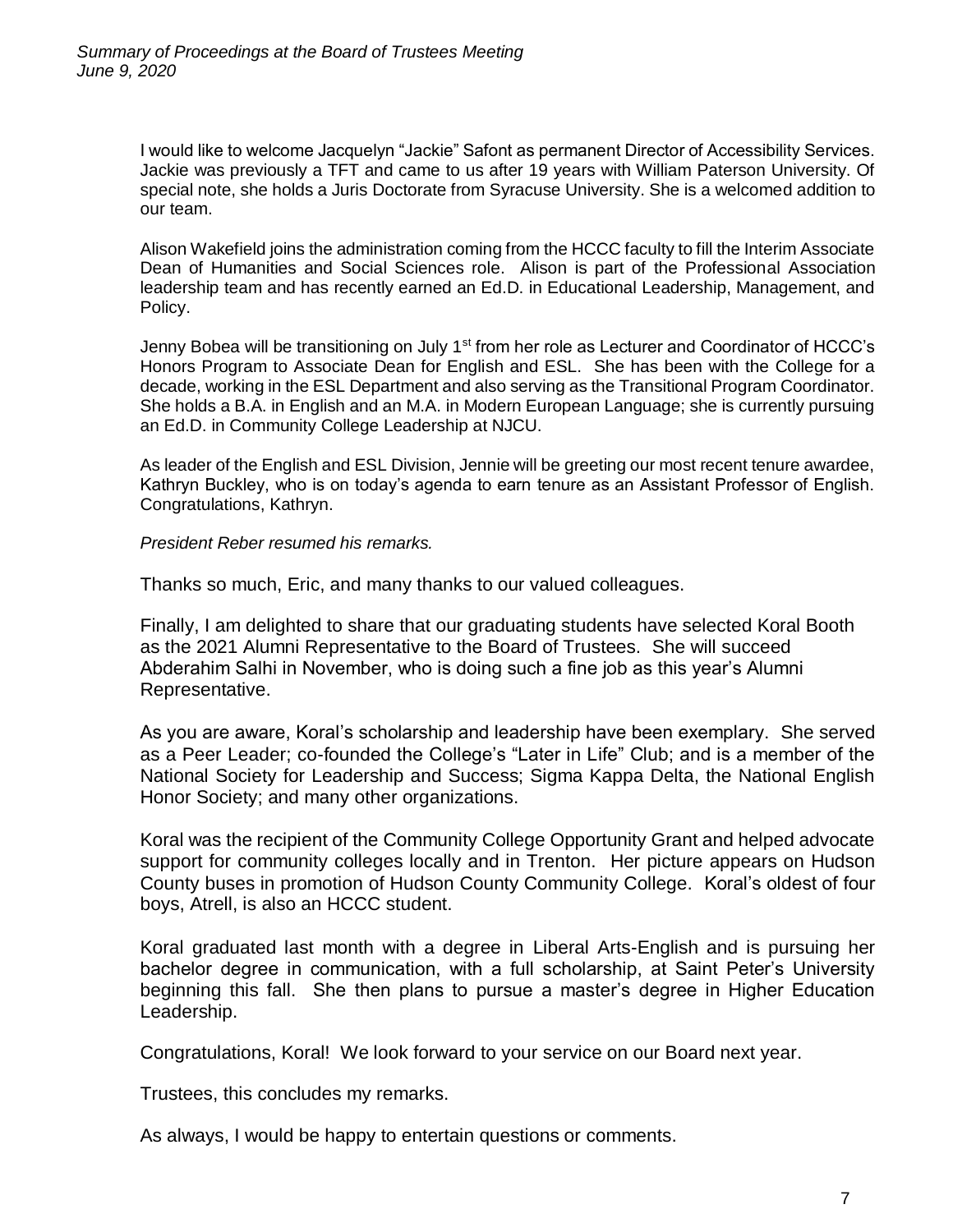# *Regular Monthly Reports and Recommendations*

1. **The Minutes of the Regular Meeting of May 12, 2020 were approved.**

# *2.* **Gifts, Grants, and Contracts Report - None**

The following actions were taken concerning **fiscal, administrative, lease and capital recommendations** brought forward by the Administration and endorsed by the Finance Committee.

- 1. Resolution Authorizing Construction of Vestibule, Card Access System, and Building Security System for Student Center Project by APS Contracting, Inc. of Paterson, New Jersey, at a cost not to exceed \$204,659.00, was approved.
- 2. Resolution Authorizing Purchase of Liability & Casualty Insurance for Fiscal Year 2021 from Borden Perlman Salisbury & Kelly Agency of Lawrenceville, New Jersey, at a cost not to exceed \$488,273.00, was approved.
- 3. Resolution Authorizing Renewal of Campus-Wide Ellucian Software Maintenance Agreement with Ellucian of Fairfax, Virginia, from July 1, 2020 through June 30, 2022, at a cost not to exceed \$724,030.00, was approved.
- 4. Resolution Authorizing Acceptance of CARES Act funding in the amount of \$518,760, was approved.
- 5. Resolution Authorizing Agreement between Hudson County Community College and Jersey City Public School Career and Technical Education Department Middle School #40, was approved.
- 6. Resolution Authorizing Memorandum of Understanding with Innovative Educators, Inc. of Boulder, Colorado, at a cost not to exceed \$11,000.00, was approved.
- 7. Resolution Authorizing Purchase of Labster Software from Labster, Inc. of New York, New York, to provide the services described herein at a cost not to exceed \$20,000.00, was approved.
- 8. Resolution Authorizing Renewal of Fiber Maintenance Agreement with Johnston Communications Voice and Data of Kearny, New Jersey, to provide the services as described herein at a cost not to exceed \$258,480.00, was approved.
- 9. Resolution Authorizing Purchase of Library Services for the HCCC Libraries from Ebsco Information Services of Ipswich, Massachusetts, at a cost not to exceed \$53,500.00, was approved.
- 10. Resolution Authorizing Purchase of Library and Subscription Services for the HCCC Libraries from Jersey Yankee Peddler of Hopkinton, New Hampshire, at a cost not to exceed \$34,000.00, was approved.
- 11. Resolution Authorizing Purchase of Webcams from SHI International Corp of Somerset, New Jersey, at a cost not to exceed \$12,000.00, was approved.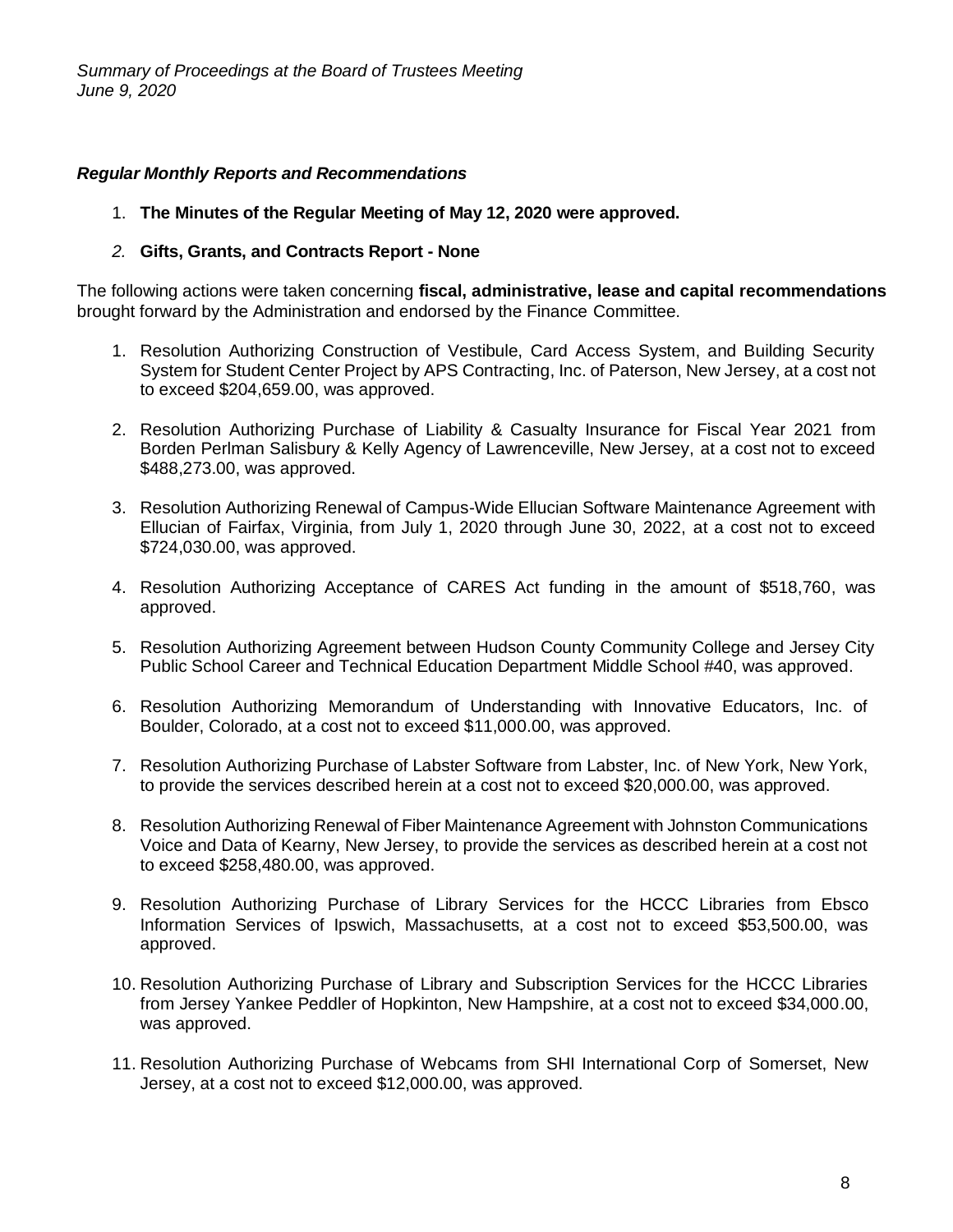*Summary of Proceedings at the Board of Trustees Meeting June 9, 2020*

- 12. Resolution Authorizing Purchase of Computer Equipment, Supplies, and Accessories for the Information Technology Services Department, from SHI International Corp of Somerset, New Jersey, at a cost not to exceed \$34,000.00, was approved.
- 13. Resolution Authorizing Purchase of Computer Equipment, Supplies, and Accessories for the Information Technology Services Department, from CDW-G of Vernon Hills, Illinois, at a cost not to exceed \$34,000.00, was approved.
- 14. Resolution Authorizing Purchase of Computer Equipment, Supplies, and Accessories for the Information Technology Services Department from GHA Technologies Inc. of Phoenix, Arizona, at a cost not to exceed \$34,000.00, was approved.
- 15. Resolution Authorizing Purchase of Computer Equipment, Supplies, and Accessories for the Information Technology Services Department from Dell of Round Rock, Texas, at a cost not to exceed \$34,000.00, was approved.
- 16. Resolution Authorizing Purchase of Apple iPad Pros and Pencils for Studio Arts and Computer Arts students, from Apple Computer, Inc. of Austin, Texas, at a cost not to exceed \$33,540.00, was approved.
- 17. Resolution Authorizing Purchase of Laboratory Equipment and Supplies for the STEM Building from VWR of Radnor, Pennsylvania, at a cost not to exceed \$30,000.00, was approved.
- 18. Resolution Authorizing Purchase of Laboratory Equipment and Supplies for the STEM Building from Fisher Scientific of Hampton, New Hampshire, at a cost not to exceed \$19,000.00, was approved.
- 19. Resolution Authorizing Media Services (Univision) for Cable Advertisements for FY 2021 with Univision of New York, New York, at a cost not to exceed \$54,500.00, was approved.
- 20. Resolution Authorizing Media Services Contract for Cable Advertisements for Fiscal Year 2021 with News 12 New Jersey of Edison, New Jersey, at a cost not to exceed \$27,794.00, was approved.
- 21. Resolution Authorizing Media Services Contract for Cable Advertisements for Fiscal Year 2021 with Altice of Hoboken, New Jersey, at a cost not to exceed \$59,380.00, was approved.
- 22. Resolution Authorizing Media Services for Cable Advertisements for Fiscal Year 2021 with Comcast Cable of Philadelphia, Pennsylvania, at a cost not to exceed \$48,042.00, was approved.
- 23. Resolution Authorizing Purchase of Digital Advertisement Services for the Communications Department from Positive Expectations of Belmar, New Jersey, at a cost not to exceed \$34,000.00, was approved.
- 24. Resolution Authorizing Purchase of Photography Services for the Communications Department from Jersey Pictures of Hackettstown, New Jersey, at a cost not to exceed \$34,000.00, was approved.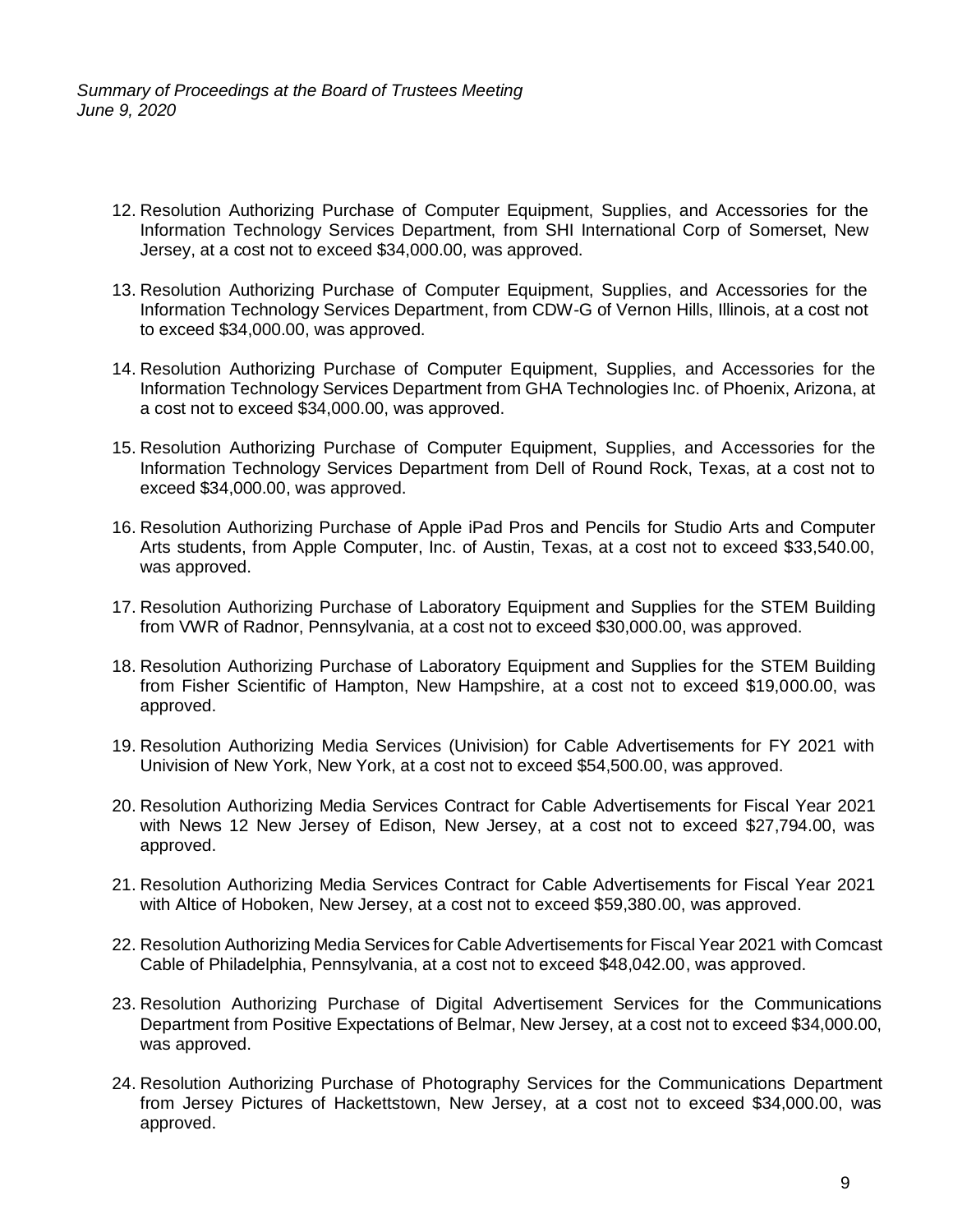- 25. Resolution Authorizing Purchase of Video/Podcast Services for the Communications Department from Supermanos Inc. of Upper Pottstown, Pennsylvania, at a cost not to exceed \$55,700.00, was approved.
- 26. Resolution Authorizing Purchase of Personal Protection Equipment from MSC Industrial Supplies Co. of Melville, New York, at a cost not to exceed \$35,709.00, was approved.
- 27. Resolution Authorizing Purchase of Medical Equipment from Pocket Nurse of Monaca, Pennsylvania, at a cost not to exceed \$20,534.00, was approved.
- 28. Resolution Authorizing Approval of the Operating Budget for Fiscal Year 2021, was approved.

The following actions were taken regarding **personnel recommendations** brought forward by the Administration and endorsed by the Personnel Committee.

- 1. The retirement of the Director, Practical Nursing Program, was accepted.
- 2. Staff were appointed to the following Full-time positions: Associate Dean of English & ESL; Director, Office of Accessibility Services.
- 3. The Return to Faculty Position for a Tenured Professor was approved.
- 4. The Appointment of Temporary Full-time Faculty Fall 2020: Instructor, Mathematics (Non-tenured), was approved.
- 5. Appointments were approved for the following Temporary Full-time Staff assignments through December 31, 2020: Interim Program Director, Practical Nursing; Interim Associate Dean of Social Sciences and Humanities.
- 6. Tenure conferred upon a faculty member at the rank of Assistant Professor, was approved.
- 7. Reappointments of Full-time Lecturers, Academic Year 2020-2021, were approved.
- 8. Appointments of Part-time Staff through June 2021, as needed, were approved.
- 9. Resolution Extending the Hours of External Consultant Jane Scimeca, Professor of History at Brookdale Community College, for the 2019-20 Tenure Appeal Committee for Hudson County Community College, at a cost not to exceed \$1,470.00, was approved.
- 10. Resolution Authorizing the Extension of the Award of Program Coordination and Workshop Facilitation Consultant Services for Continuing Education and Workforce Development to AJB Events, LLC, at a cost not to exceed \$6,000.00, was approved.
- 11. Resolution Approving the Policy on Flexible Work Arrangements was approved.

The following actions were taken regarding **academic and student affairs** as brought forward by the Academic and Student Affairs Committee.

1. Resolution to Approve an Option in Public Health to the existing Associate of Science in Health Services (60 credits) [CIP Code: 51.2208], was approved.